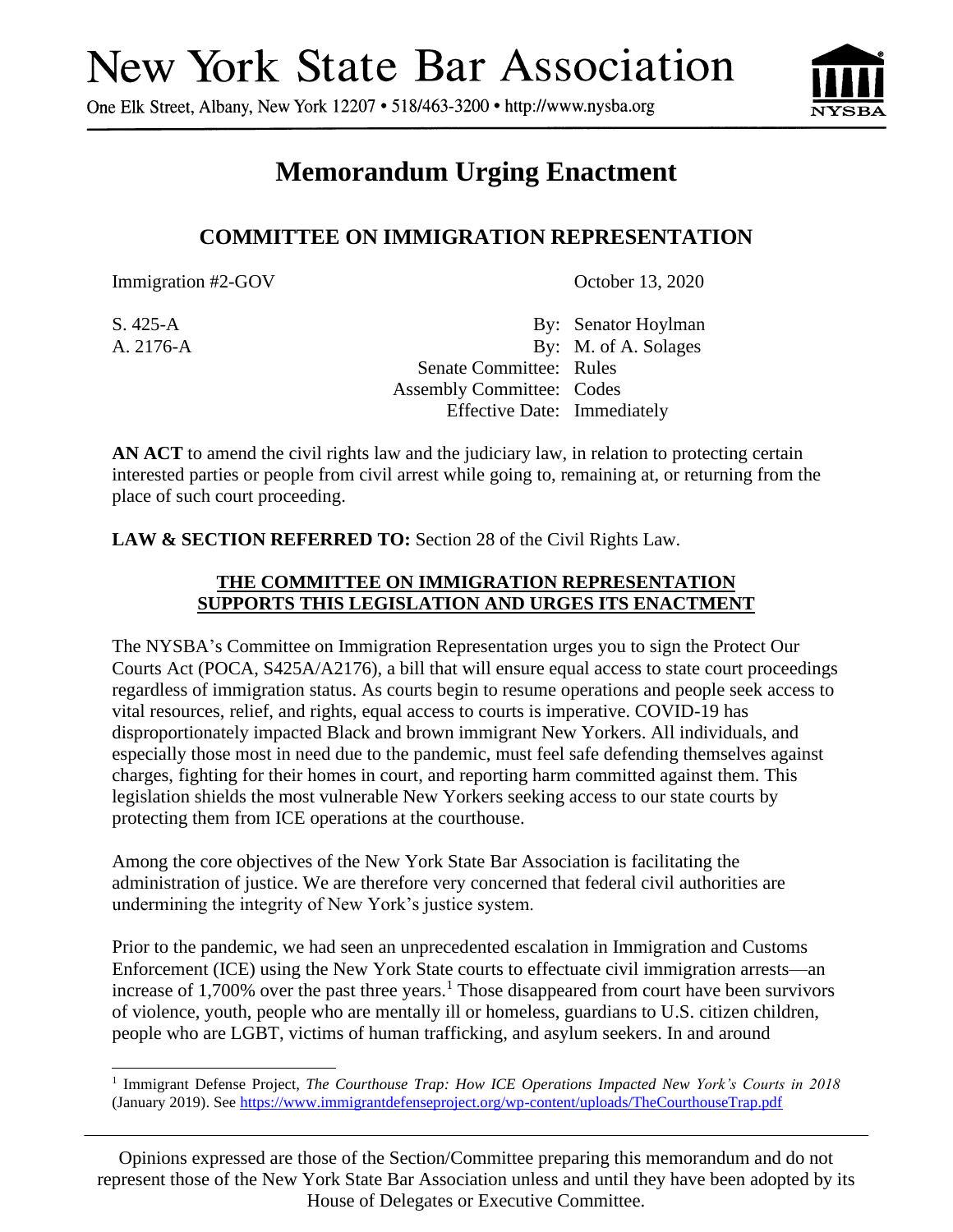courthouses, ICE agents have physically separated attorneys from clients, thrown individuals to the ground, and refused to display warrants or share any information. In recent weeks, ICE arrests have increased again, inflicting further pain on immigrant communities already disproportionately suffering the effects of the COVD-19 pandemic.

These arrests mark the resurgence of a long-defunct practice of civil arrests in courthouses—a practice legislatures and courts have regulated for more than a century. ICE enforcement activity in and around New York courts violates the long-standing common law privilege against such arrests, undermines the effective functioning and constitutional foundations of New York's legal system, and threatens the health and safety of all New Yorkers. As Judge Jed Rakoff recently wrote in his opinion<sup>2</sup> ordering an injunction against courthouse arrests in New York:

"[I]t is one thing for the state courts to try to deal with the impediments brought on by a pandemic, and quite another for them to have to grapple with disruptions and intimidations artificially imposed by an agency of the federal government in violation of long-standing privileges and fundamental principles of federalism and of separation of powers."

Attorneys, judges, law enforcement, and court officers are in agreement that New York's courts must be protected from ICE overreach. The New York State Bar Association has previously made a call for reform<sup>3</sup>, as have many other legal professional organizations. We have come to this consensus after witnessing first-hand the many deleterious effects of ICE arrests: district attorneys unable to investigate and prosecute crimes, victims of gender-based violence and trafficking unable to access justice, parties unable to avail themselves of remedies in family court, as well as confusion and conflict among court officers.<sup>4</sup> The Unified Court System directive issued by the Office of Court Administration on April 17, 2019 is a step in the right direction, but it is not enough. The directive applies only to courts under OCA's jurisdiction, which leaves town and village courts, many of which are located in rural areas with large numbers of immigrant agricultural workers, vulnerable to ICE abuse.

POCA will restore courthouse access across New York State, by codifying the Unified Court System's directive and making it unlawful for ICE to make a civil arrest while someone is going to, attending or leaving court without a judicial warrant or court order. In July 2020, the New York State Legislature passed POCA with bipartisan support. Although there is currently an injunction in place barring ICE arrests in and around New York State courthouses<sup>5</sup>, that case is

<sup>5</sup> [https://www.law.com/newyorklawjournal/2020/06/10/rakoff-bars-ice-from-conducting-civil-immigration-arrests](https://www.law.com/newyorklawjournal/2020/06/10/rakoff-bars-ice-from-conducting-civil-immigration-arrests-at-state-courthouses/)[at-state-courthouses/](https://www.law.com/newyorklawjournal/2020/06/10/rakoff-bars-ice-from-conducting-civil-immigration-arrests-at-state-courthouses/)

<sup>2</sup> *The State of New York et al. v. U.S. immigration and Customs Enforcement*, SDNY 1:19-cv-08876-JSR, June 10, 2020.

<sup>3</sup> NYSBA Committee on Immigration Representation, Resolution Adopted by House of Delegates, January 28, 2018. *See*

[https://nysba.org/NYSBA/Practice%20Resources/Substantive%20Reports/PDF/Immigration%20Report%20and%20](https://nysba.org/NYSBA/Practice%20Resources/Substantive%20Reports/PDF/Immigration%20Report%20and%20Resolution.pdf) [Resolution.pdf](https://nysba.org/NYSBA/Practice%20Resources/Substantive%20Reports/PDF/Immigration%20Report%20and%20Resolution.pdf)

<sup>4</sup> *Safeguarding the Integrity of Our Courts: The Impact of ICE Courthouse Operations in Our State*, ICE Out of Courts Coalition, 2019. *See* [https://www.immigrantdefenseproject.org/wp-content/uploads/Safeguarding-the-](https://www.immigrantdefenseproject.org/wp-content/uploads/Safeguarding-the-Integrity-of-Our-Courts-Final-Report.pdf)[Integrity-of-Our-Courts-Final-Report.pdf](https://www.immigrantdefenseproject.org/wp-content/uploads/Safeguarding-the-Integrity-of-Our-Courts-Final-Report.pdf)